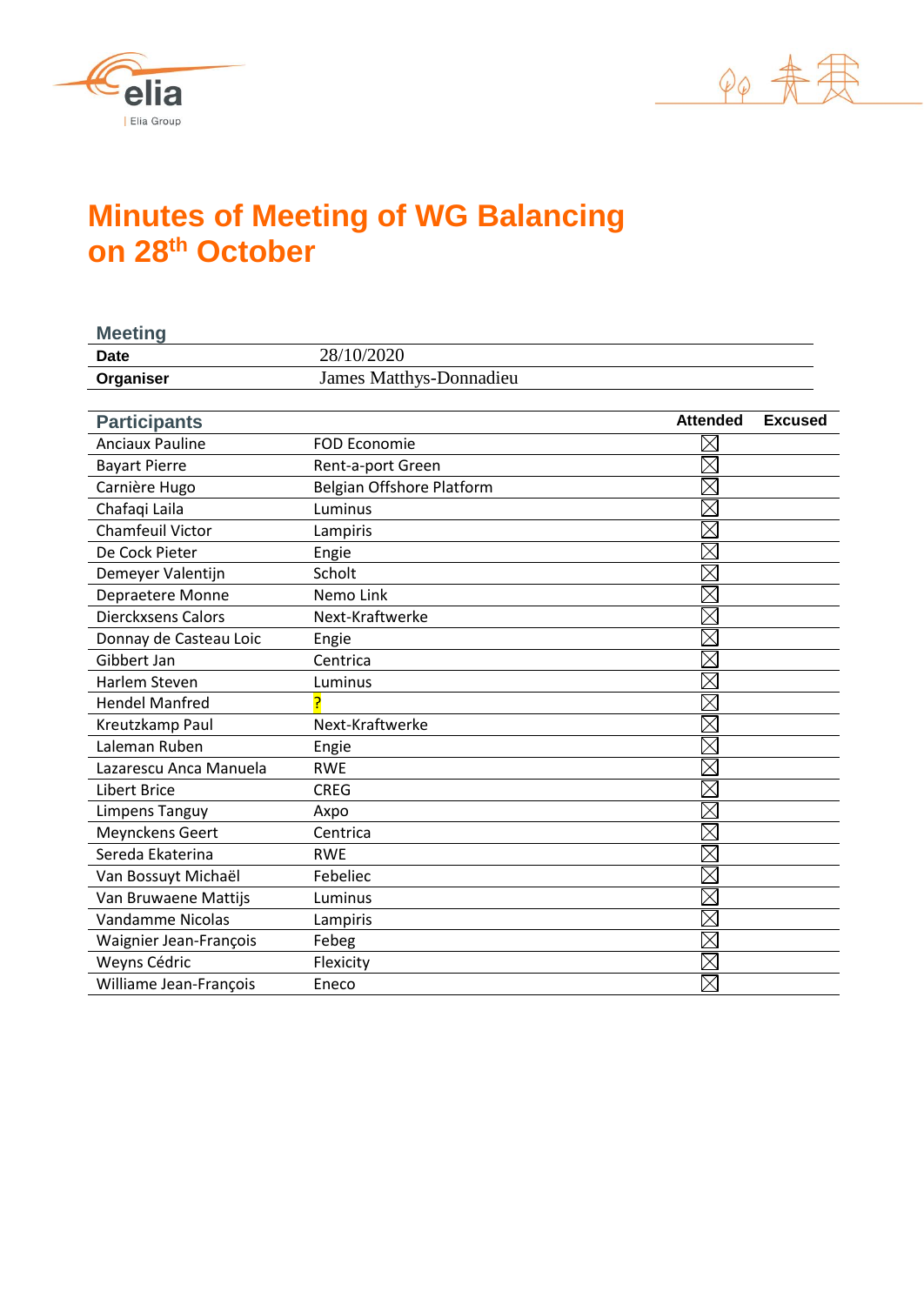



| <b>Participants</b>     |      | <b>Attended</b> | <b>Excused</b> |
|-------------------------|------|-----------------|----------------|
| Chim Didier             | Elia |                 |                |
| Matthys-Donnadieu James | Elia |                 |                |
| <b>Mertens Steven</b>   | Elia |                 |                |
| Motté Arno              | Elia |                 |                |
| Leroux Amandine         | Elia |                 |                |
| Pellegrin Cécile        | Elia |                 |                |
| <b>Pierreux Nicolas</b> | Elia |                 |                |
| Tsiokanos Anna          | Elia |                 |                |

# **Report**

| Author        | Didier Chim                   |               |
|---------------|-------------------------------|---------------|
| Function      | <b>WG Balancing Secretary</b> |               |
| Date report   | 16/11/2020                    |               |
| <b>Status</b> | Draft                         | Final version |

# **1. Agenda**

- 1. Introduction and Validation of minutes
- 2. Smart Testing: Summary of public consultation
- 3. Introduction to EU mFRR balancing energy platform
- 4. Balancing & Belgian market: Roadmap 2021-2022
- 5. aFRR capacity auctions: Protective measure
- 6. Public consultation of ToE rules and BRP contract
- 7. AOB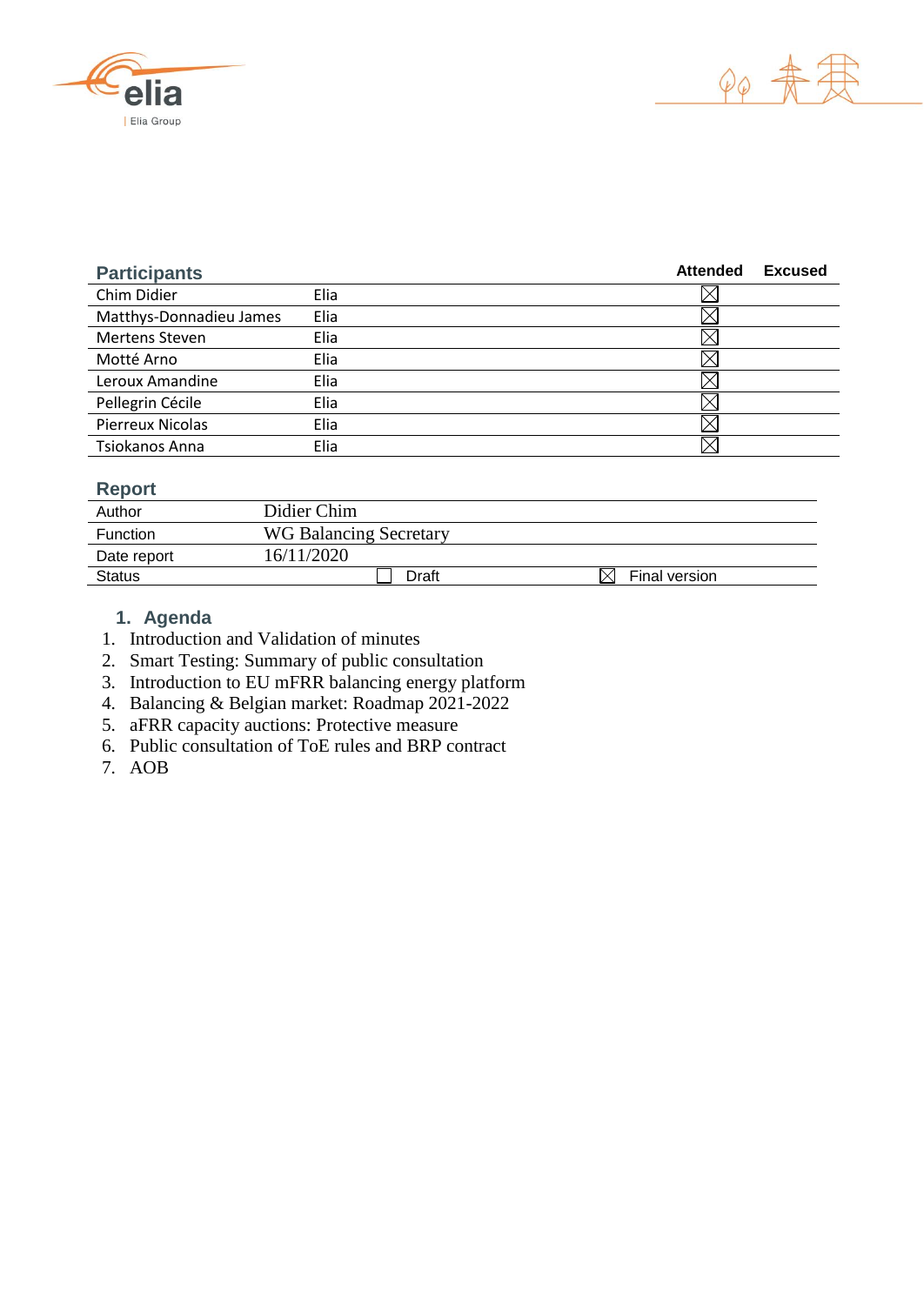



# **2. Report**

- **1. Introduction and Validation of minutes**
- No comments from the stakeholders.

### **2. Smart Testing: Summary of public consultation**

No comments from the stakeholders.

## **3. Introduction to EU mFRR balancing energy platform**

- Febeg shares that the current planning for MARI (Q1 2022) seems to be challenging and asks about the impact of the delay of either MARI or iCAROS.
- Elia indicates that it does not plan to be delayed and considers those projects with a high priorities. The Go-Live of MARI shall take place before the legal deadline. A two stage approach is proposed in order to not have a "big bang" with those two major projects.
- Febeliec indicates that indeed everyone should hope for the best and prepare for the worse and therefore request a contingency plan. Febeliec shares its concerns about a design which is not mature enough and which may generates unnecessary costs. Febeliec additionally shares that due to the Covid situation many of its members have their priorities on keeping the lights on.
- Elia indicates that any delay is a loss of social welfare as well as a big opportunity loss for market parties to exchange cross-border and for Elia to get access to energy in case of need.
- Febeliec comments that in case of failure, the Belgian consumers will pay the price.

#### **4. Balancing & Belgian market: Roadmap 2021-2022**

#### **Consolidated Roadmap**

- Febeliec expresses concerns that too many projects are planned at the same time and raises the risk to lose some stakeholders.
- Engie thanks Elia for useful overview and joins the comments of Febeliec on the fact this is really a lot. 2020 was already very heavy for the teams. Engie asks to focus on what is important and asks to keep in contact with market participants and take into account their workload.
- Elia indicates that focus has been set on key priorities and that not all projects have the same impact on stakeholders (BSP/BRP). Elia invites market parties to make complementary suggestions in the next weeks on priorities. A consolidation with the feedbacks of the stakeholders will be prepared for the next WG Balancing.

#### **FCR/aFRR/mFRR**

- Febeliec asks about the timing regarding the implementation of marginal pricing for mFRR capacity.
- Elia indicates that for mFRR, an analysis will take place in Q2 next year before deciding to move to pay-as-cleared.

#### **Reserve dimensioning & Procurement**

Febeliec asks what would be the impact of MARI on the procurement volume of mFRR balancing capacity.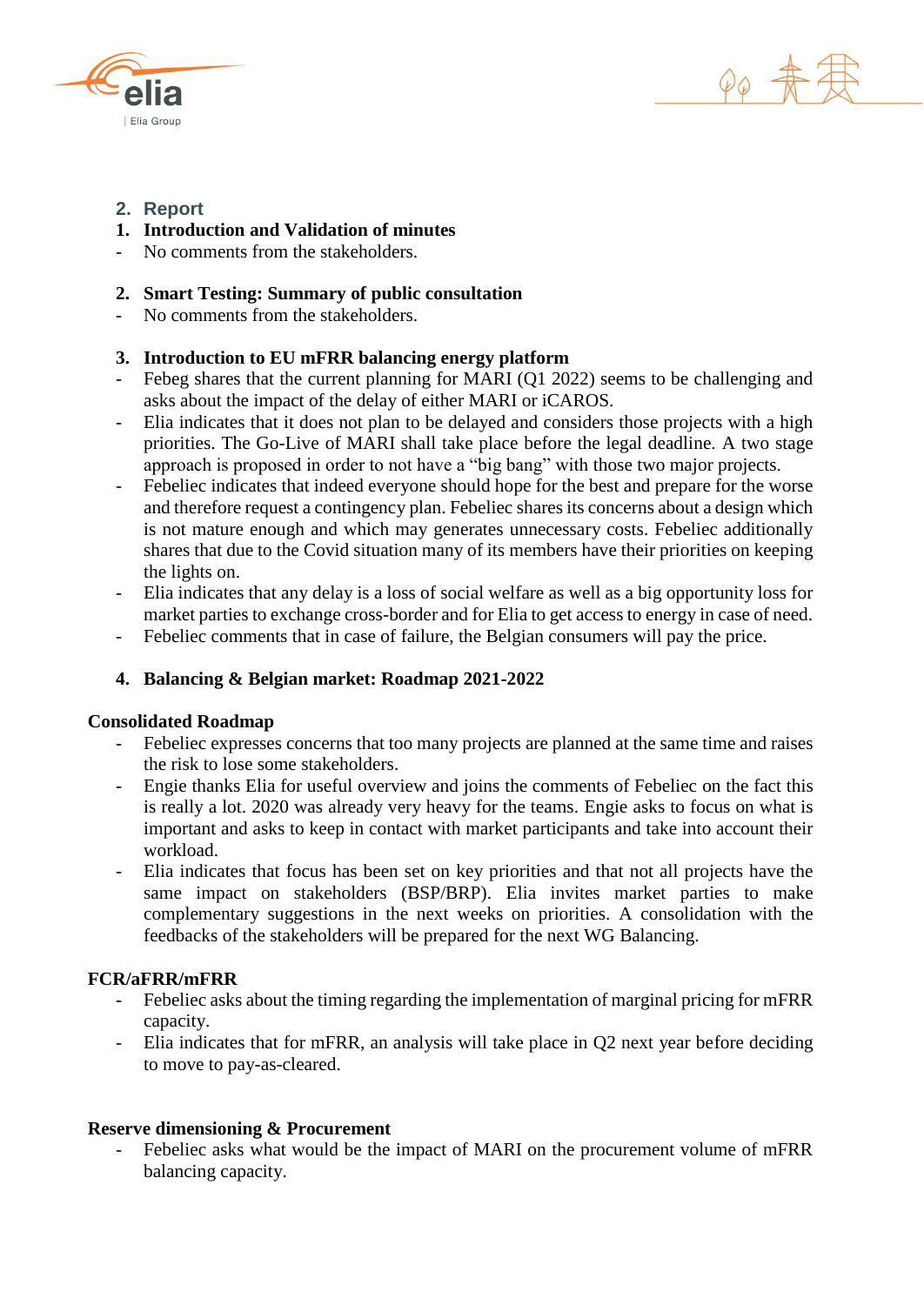



Elia indicates that the topic will be discussed during next WG Balancing.

#### **Balancing Responsibility**

- On top of the DA/ID contractual combo, Febeliec asks whether there are non-contractual combo foreseen (e.g. multiple FSP).
- Elia reminds an assessment one year after the Go-Live of the DA/ID ToE is planned to reassess whether to further develop the non-contractual combo and/or multiple FSP functionality. From the previous analysis, there were insufficient indications regarding the market parties' effective need for these functionalities.
- Febeliec argues that the development of such possibilities can have positive market effect even though it may not be used.
- Elia reiterates that it is not against such model *per se.* However, the previous assessment also showed that the implementation is rather complex for a limited added value.
- Febeliec will be looking forward to the new study.
- Febeliec asks whether a question mark is missing on the DA Balancing Obligation similarly to scarcity pricing, since the public consultation is not over yet and the decision on implementation is not taken yet.
- Elia indicates that the feedback received on DA Balancing Obligation so far is quite positive. The project represents a minor implementation effort only, but agrees that the final decision is not made yet.
- For scarcity pricing, the question mark relates to a counterproposal of Elia. The position of CREG and the market parties regarding the proposal is not yet clear.

#### **MVAR**

- Febeliec asks what the view of government is on the change of E-Law.
- FOD indicates that this topic is being discussed with the new minister and the work is in progress, with a goal to finalize the discussions as soon as possible.
- Elia indicates that further evolution is conditioned by the change of the law.

#### **Congestion management, scheduling and planning**

- Febeliec asks whether the last arrow refers to cross-border congestion or internal congestion to Belgium.
- Elia clarifies that it is internal congestion that may appear due to MARI and PICASSO.
- Febeliec asks whether there is a link or an impact of iCAROS phase 2 with MARI and PICASSO.
- Elia confirms that there is no link between those projects.

#### **Indicative planning of related consultations**

- Febeliec questions the feasibility of the planning for consultations, especially taking into account the consultations for CRM and Belgian Grid. Febeliec shares that it is virtually impossible for federations to draft an answer, circulate it to their members and consolidate the feedbacks with all those consultations in parallel, especially during summer period.
- Elia indicates that consultations on CRM should be over by April 2021. Additionally, the proposal takes into account the wishes of the market parties to have all documents for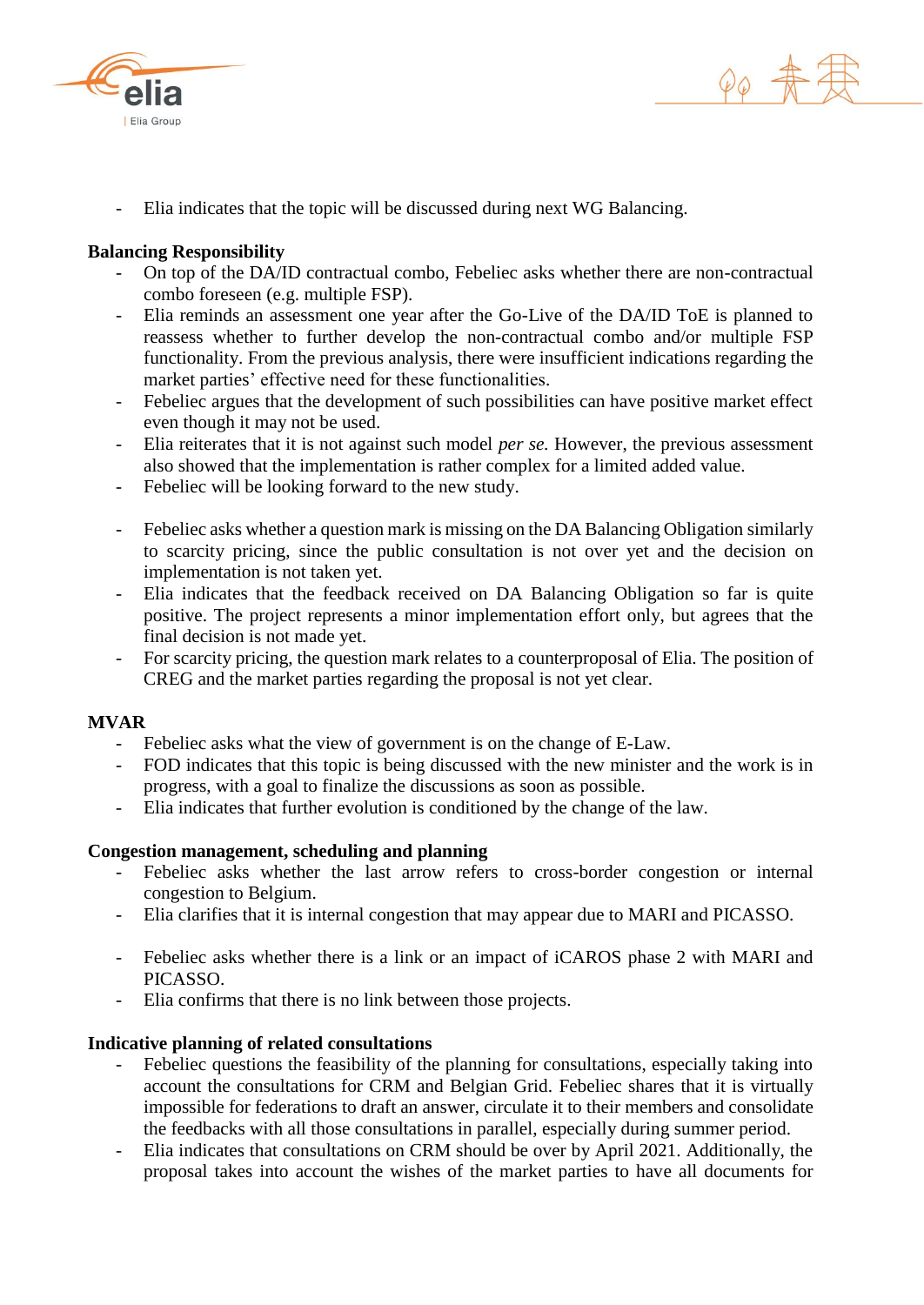



public consultations at the same time to be able to perform consistency check. Some consultations on incentives have already been moved forward to make it more manageable.

- Febeliec indicates that pre-qualifications for CRM will start over the summer and it will impact all market participants, not only the ones asking for subsidies. Not everybody shares the optimism on CRM, the actual timing is pending the decision of the EU Commission.
- Febeliec adds that even though 7 weeks of consultations for T&C is provided instead of the usual 4 weeks, it is still not ideal for discussions since half of the consultations takes place during summer. Febeliec suggests to extend consultations further.
- Elia invites the stakeholders to share their opinions on which would be the most impactful and high added value. Elia will try its best to adapt for the next WG Balancing, within the framework of its obligations and regulatory constraints. Sufficient time should also be provided to CREG to make its decision.

#### **5. aFRR capacity auctions: Protective measure**

- Febeliec shares its discontent of the significant impact on tariff and reminds that it had warned for this during the design phase. Febeliec agrees with the protective measure put in place and asks that also an exercise is undertaking to assess if also not other points of the design need to be reconsidered as the protective measure does not solve the issue structurally. The total cost will remain significant as the volume will be cleared at any price.
- Elia explains that the split of the volume between the 2 steps depends on the price difference between D-2 and D-1, and therefore should limit situations of high prices.
- Febeliec agrees but indicates that such situation may still happen several times a several times a year which is not acceptable.
- Elia indicates that cost is also an important aspect for Elia but the design should also incorporates other aspects such as opening the market to new entrants and technologies. Elia shares its disappointment regarding the situation. The design has been discussed for over 2 years, several parties have announced volumes which are yet to come even when the Go-Live has been postponed several times.
- Rent-a-Port Green asks whether the measure is temporary. It indicates that regulatory stability is needed in order to get investors on board and is currently working hard to get the capacity. The design should not be changed due to price reasons.
- Elia indicates that the protective measure induces a change in the Terms & Conditions for BSPs and therefore it is enduring.
- Febeliec indicates that it is not against new entrants nor new technologies but this may not be (excessively) at the expense of the consumers.
- Engie thanks Elia for the conservative measure. Engie agrees and supports Febeliec on the fact the design led to sub-optimal situations also on their side. Engie indicates that currently, there is no technology available for the 4 hour product and therefore a second step does not make sense. Engie adds that the design is not so far anymore from the design favoured by Febeg (D-2 contracting for 24 hour product).
- Luminus shares the position of Engie and Febeliec and asks whether the public consultation is open for proposals on design changes. Elia encourages the stakeholders to share their view on the design during the public consultation on the T&C. However, the design will not change overnight and comments will be considered for the longer term.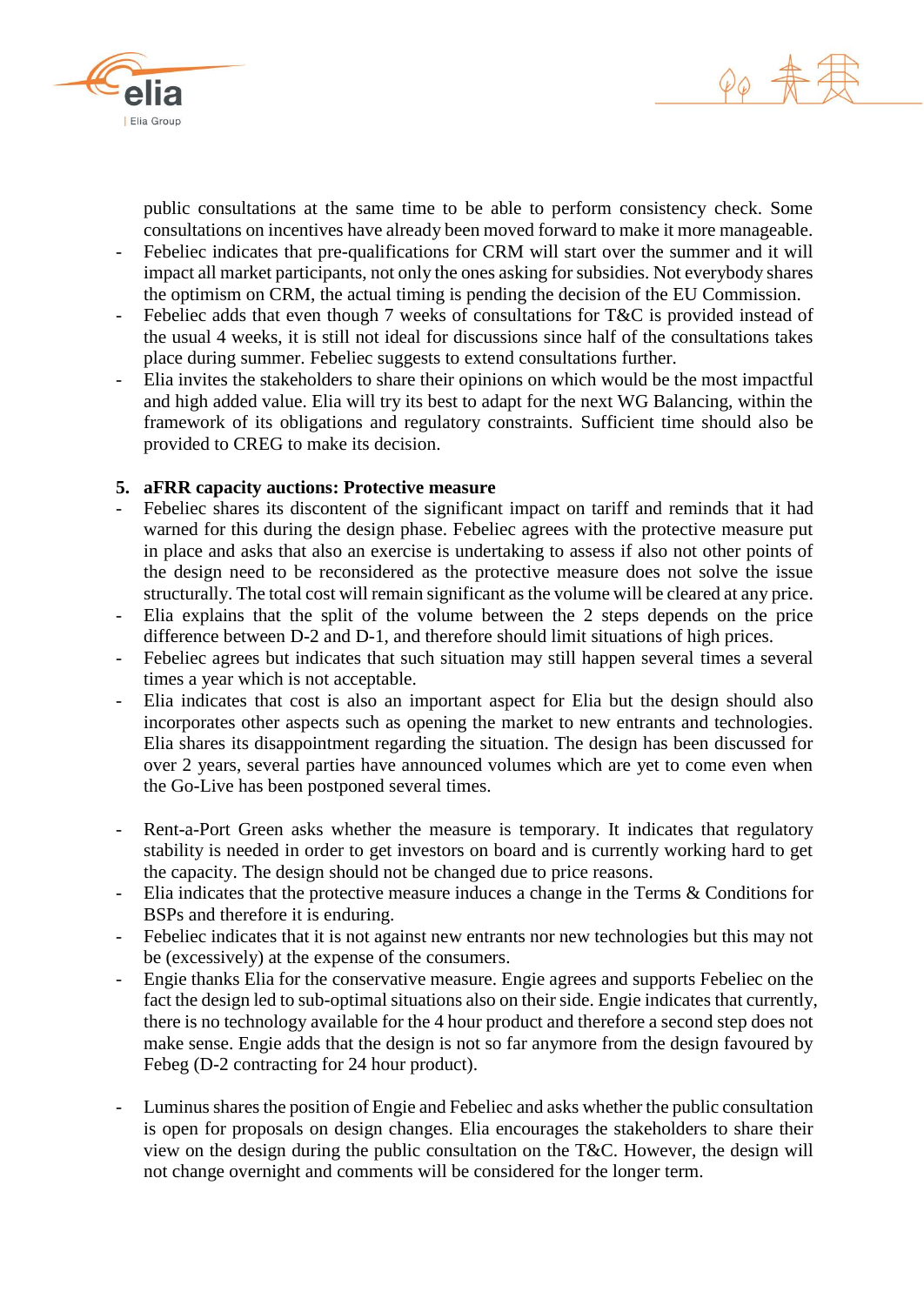



- On the comment on whether the proposals will be discarded due the irrelevance to the public consultation, Elia further reassures Febeliec that the comments of stakeholders on design improvements will not be discarded and confirms that they will be considered for later.
- Febeliec indicates that one point to be reconsidered in the design is the divisibility of bids in the per-CCTU auction. This leads to potentially paying several times the start-up costs. Therefore it proposes to split the start-up costs and the variables costs.
- Next-Kraftwerke indicates that the protective measure does not solve structurally the issue and proposes to consider indivisible bids for the second step of the auction. If this is not sufficient, a third step which procure the all-CCTU (24h) may need to be considered.
- Eneco asks whether there will be new pre-qualified volumes soon. Elia indicates that this information is commercially sensitive and invite market parties to share if they wish to.
- Next-Kraftwerke indicates that the assets are ready but some communication problems remains to be solved before joining the market.

## 6. **Public consultation of ToE rules and BRP contract**

No comments from Stakeholders.

#### **7. AOB**

- Engie indicates that during the last WG Balancing, it has requested some clarifications on the publication of aFRR data. Some answers have been provided by Elia but some questions are remaining.
- Elia proposes to present an overview of the publications for all balancing services for the next WG Balancing.
- Engie agrees with the proposal.
- Febeliec requests to have a view on liquidity of the different products. It shares its concerns that liquidity may diminish due the difficulties for stakeholders to cope with the changes in design. It specifically requests a view on:
	- o Number of participants
	- o Total volume (pre-qualified and offered volume)
	- o Potential increase of the Elia's demand
- Elia proposes to have such overview during the first WG Balancing of 2021, to provide a complete overview of the liquidity for 2020.
- Febliec agrees with the proposal.